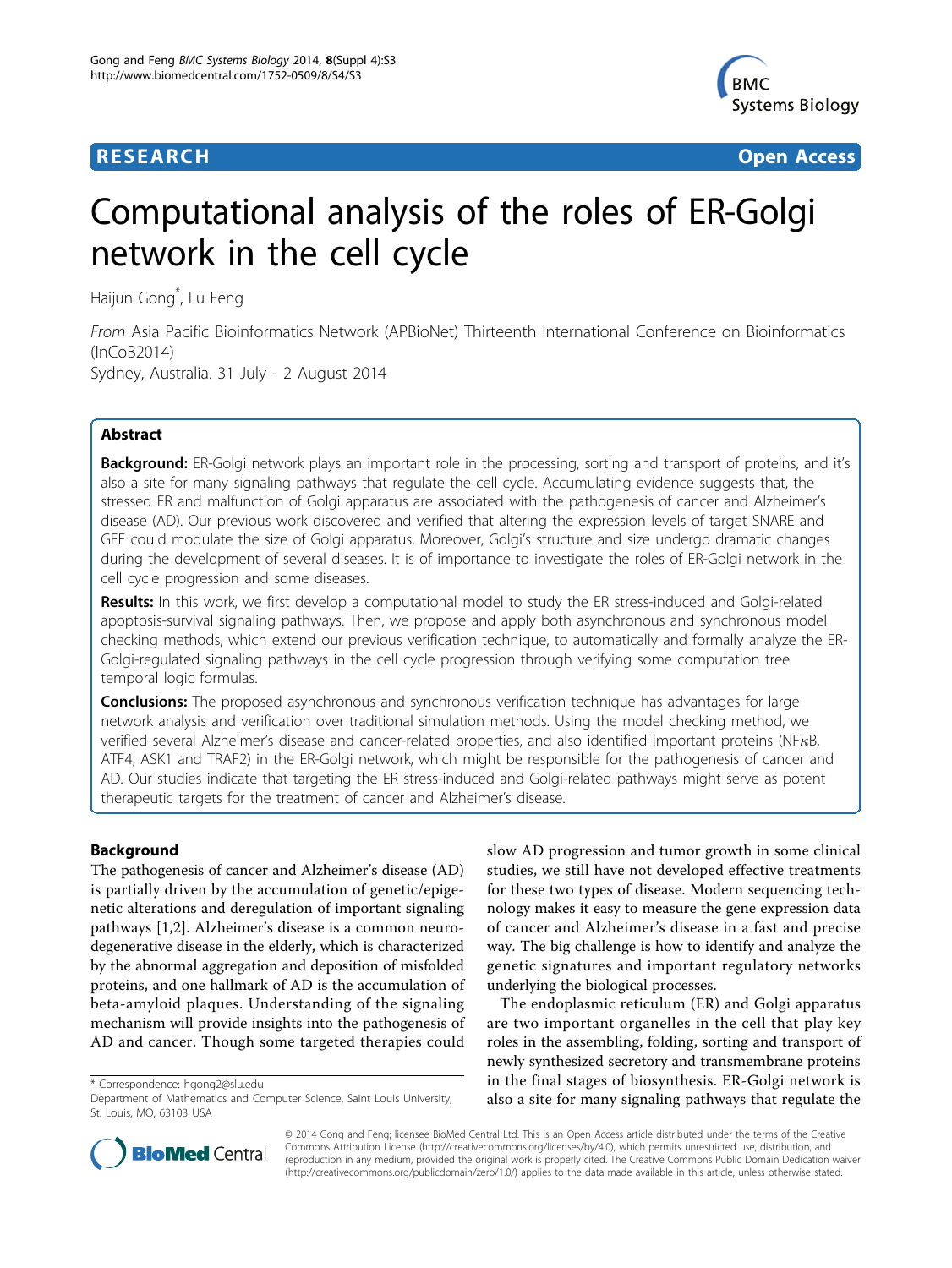cell cycle progression. Recent studies [[1-6](#page-8-0)] indicate that, the ER stress-induced signaling pathways and malfunction of Golgi apparatus are associated with the pathogenesis of cancer and Alzheimer's disease. ER organelle's function can be disrupted by various intracellular and extracellular stimuli. The external stimuli and some genetic mutations can lead to abnormal accumulation of misfolded proteins on the ER and Golgi, inducing ER stress and Golgi malfunction [[1,6\]](#page-8-0). The unfolded protein response (UPR) is a self-protective mechanism, which can promote cell survival in response to ER stress. And, the malfunction of UPR will also activate the apoptosis signaling pathway - a programmed cell death. Dysfunction of the UPR is associated with several diseases, including cancer and neurodegenerative disease (e.g., AD). Wlodkowic et al's work [[2\]](#page-8-0) shows that, the secretory pathway regulated by the ER and Golgi apparatus can sense the external stress or stimulus, possibly leading to the activation of both survival and apoptosis signaling pathways if the stress-signaling threshold is exceeded. So, targeting some ER stress-induced and Golgi-related apoptosis-survival signaling pathways and proteins could be novel therapeutic targets for cancer and AD treatment.

Our previous work [\[7](#page-8-0),[8\]](#page-8-0) based on discrete stochastic simulation methods found that, changing the expression level of GEF and tSNARE proteins in the ER-Golgi network could modulate the size of Golgi apparatus. Moreover, Golgi's function and size undergo dramatic changes during the development of several diseases [[2](#page-8-0)]. Our objective is to study the roles of ER-Golgi network in the cell cycle progression, investigate the molecular mechanisms of the ER stress-induced apoptosis-survival pathways in the pathogenesis of cancer and AD. Different computational models (e.g., discrete value, ordinary (stochastic) differential equations, and Gillespie's stochastic simulation) will be helpful to study the roles of ER-Golgi network in the cell cycle progression and some diseases. Since the signaling network of cancer and AD is complex, and many parameters of biochemical reactions are not known, traditional simulation methods can not correctly and efficiently study such a complex model. Our previous work proposed and applied Statistical Model Checking [[9,10](#page-8-0)] and synchronous Symbolic Model Checking [[11-14](#page-8-0)] techniques to study the signaling pathways in the cancer cell. In these work [\[11-14\]](#page-8-0) we had assumed all the reactions occur synchronously, i.e., the state of each protein (node) is updated at the same time. Though several properties predicted by the synchronous model checker are consistent with existing experiments, this assumption has received critics from some reviewers and other researchers. This is due to the fact that biochemical reactions in the cell normally evolve at different rates, that is, the state of each protein (node) can not be updated at the same time. So, synchronous models might not be able to correctly describe the temporal behaviors of some cellular components.

In this work, we will extend our previous synchronous verification technique and propose an asynchronous model checking method to formally analyze the ER-Golgi-regulated signaling pathways. With the help of asynchronous and synchronous model checker, we construct and check some computation tree temporal logic formulas related to the cancer and Alzheimer's disease and study the roles of ER-Golgi network in the cell cycle progression. A comprehensive understanding of the signaling pathways regulated by ER and Golgi apparatus will help discover the mechanisms underlying cancer and AD, and develop some possible targeted therapies through regulating the function of ER-Golgi network.

### Methods

One of the most important signaling pathways regulated by the ER-Golgi network is the unfolded protein response (UPR) pathway. UPR is initiated by three ER membraneassociated transmembrane-proteins: ATF6 (activating transcription factor-6), PERK (Protein kinase RNA-like ER kinase) and IRE1 (inositol-requiring transmembrane kinase/endoribonuclease-1), which can sense the accumulation of misfolded proteins on the ER. Dysfunction of the UPR pathway can disrupt ER homeostasis and influence the pathogenesis of cancer, diabetes and neurodegenerative disease (e.g., AD), etc.

We will first summarize the ER stress-induced and Golgi-related signaling pathways. Our objective is to investigate the roles of ER-Golgi network and identify key signaling components that regulate the cell cycle progression, especially how it is associated with the pathogenesis of cancer and Alzheimer's disease.

#### Signaling pathways regulated by the ER-Golgi network

We performed an extensive literature search to construct a model of signaling pathways initiated by ATF6, PERK and IRE1 sensors, which is depicted in Figure [1.](#page-2-0) The symbol  $\rightarrow$  denotes activation, while  $\neg$  denotes inhibition, except "ATF6  $\rightarrow$  S1/2P  $\rightarrow$  ATF6f" on the Figure [1](#page-2-0) which will be discussed in detail later.

ATF6 is an ubiquitously expressed ER transmembrane protein. In response to ER stress or abnormal accumulation of misfolded proteins on the ER, ATF6 will be transported to the Golgi apparatus through its interaction with the coat protein II (COPII) complex [[1](#page-8-0)], which is regulated by the GEF and tSNARE mechanism validated in our previous Golgi research [\[7](#page-8-0),[8\]](#page-8-0). The site 1 protease (S1P) and S2P in the Golgi apparatus will process ATF6 and release its N-terminal cytosolic domain fragment (ATF6f) to the cytoplasm. After translocating to the nucleus, the synthesized ATF6f will rapidly activate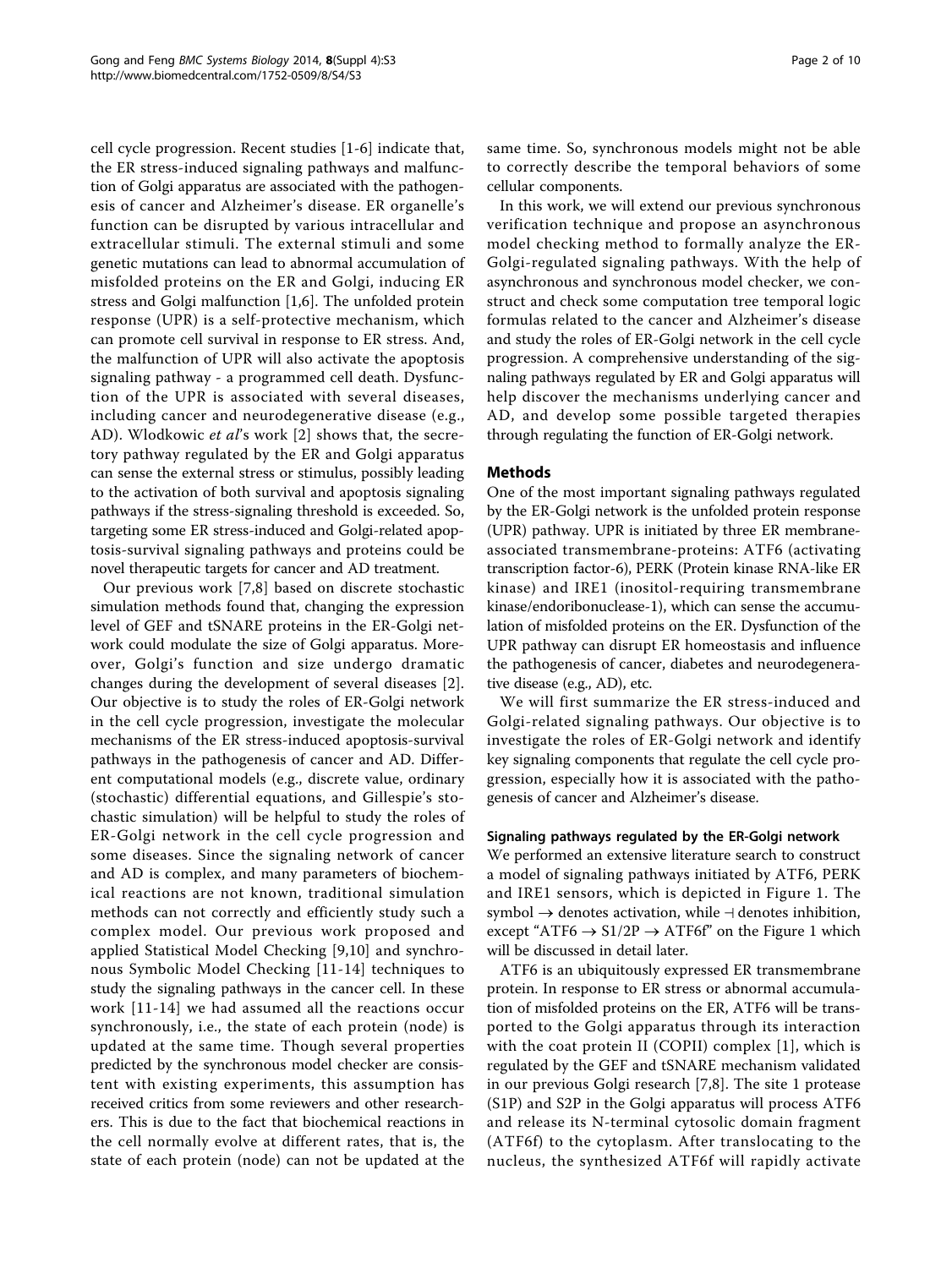<span id="page-2-0"></span>

several downstream genes [\[1,](#page-8-0)[15](#page-9-0)], including the X-boxbinding protein 1 (XBP1), which upregulates the expressoin of cMYC and Bcl-2, leading to the cell survival and inhibition of apoptosis. This pathway is summarized as:  $ATF6 + S1/2P \rightarrow ATF6f \rightarrow XBP1 \rightarrow \{cMYC, Bcl-2\} \rightarrow Survival.$ 

PERK is another ER transmembrane sensor which can detect the abnormal accumulation of misfolded proteins at its N-terminal domain. The activated PERK will phosphorylate the  $\alpha$ -subunit of eIF2 (eukaryotic translation initiation factor-2), which can induce the translation of ATF4 (activating transcription factor-4). ATF4 then translocates to the nuclues to activate the transcription of some apoptosis-related genes [\[1,](#page-8-0)[15\]](#page-9-0). Particularly, ATF4 can upregulate the expression of CHOP, which in turn activates the transcription of GADD34, leading to the activation of P53-dependent apoptosis signaling pathway [[16](#page-9-0)]. eIF2 defects are lethal in many diseases due to its essential roles in the protein synthesis, and eIF2 has been found to be down-regulated (inactive) in patients suffering from cancer and neurodegenerative diseases [[17\]](#page-9-0), including Alzheimer's disease. The PERK pathway is summarized as: PERK  $\rightarrow$  eIF2 $\alpha \rightarrow$  ATF4  $\rightarrow$  $CHOP \rightarrow GADD34 \rightarrow P53 \rightarrow Apoptosis.$ 

IRE1 is also an ER transmembrane protein with kinase and endoribonuclease (RNase) activity in its C-terminal cytosolic domain [\[1](#page-8-0)[,15\]](#page-9-0). Under ER stress, IRE1 can activate three signaling pathways involved in the apoptosis, survival and Amyloid- $\beta$  production. (1) IRE1  $\rightarrow$  TRAF2  $\rightarrow$  ASK1  $\rightarrow$ JNK  $\rightarrow$  BACE1  $\rightarrow$  A $\beta$   $\rightarrow$  Alzheimer: IRE1 interacts with TRAF2 (tumor necrosis factor receptor associated factor-2) to recruit and activate ASK1 (Apoptosis signal-regulating kinase 1), leading to the activation of JNK pathway [\[1,3](#page-8-0)]. Studies in Alzheimer's disease found, the JNK pathway could promote the production of Amyloid- $\beta$  (A $\beta$ ) through activating the expression of BACE1 (beta-secretase). The aggregation of  $\mathbf{A}\beta$ , which is the main component of amyloid plaques found in the brains of Alzheimer patients, is one of the major hallmarks in Alzheimer's disease. (2)  $TRAF2 \rightarrow IKK + I\kappa B + NF\kappa B \rightarrow \{CyclinD,$ BACE1, A20}: TRAF2 phosphorylation can also activate the NF $\kappa$ B pathway. In the resting cell, NF $\kappa$ B is inhibited by  $I<sub>\kappa</sub>B$ , a tumor suppressor, by forming a complex and stay in the cytoplasm. Once IKK (I $\kappa$ B kinase) is activated by TRAF2, the complex will dissemble and  $N F \kappa B$ will translocate into the nucleus to promote the transcription of oncoproteins (Cyclin D, BACE1) and tumor suppressor A20 [\[18,19\]](#page-9-0), which can inhibit IKK's activity. (3) IRE1-JNK pathway could also induce the cytochrome c (Cyto-c) release and caspase-dependent apoptosis pathway: JNK  $\rightarrow$  BAX  $\rightarrow$  Cytoc  $\rightarrow$  Caspase9  $\rightarrow$ Apoptosis.

#### Simulation model

Computational analysis of the ER stress-induced survival and apoptosis signaling pathways could help identify therapeutic targets and develop drugs for the treatment of cancer and Alzheimer's disease. Figure 1 describes the crosstalk of different signaling pathways regulated by the ER-Golgi network in the cell cycle due to ER stress. The proposed network is composed of  $m = 30$  nodes, including input nodes (ATF6, PERK and IRE1 are directly activated by the ER stress) in the ER and S1/2P in the Golgi apparatus. In this work, we will use Boolean variables of "Cancer", "Apoptosis" and "Alzheimer" to represent the fates of the cell in various conditions (that is, three possible outputs). If each node in the model takes *n* possible discrete values, the model can have up to  $n^m$  possible configurations/states. If the number of nodes  $m$  is very large, it will lead to a state explosion problem (e.g., if the model has  $m = 30$  nodes,  $n = 2$ , 2<sup>30</sup>≈ 1 billion; *n* = 3, 3<sup>30</sup> ≈ 20 trillion!). Given a large network, one of the challenges for the systems biologists is how to simulate and verify it in a correct and effective way. Due to the state explosion problem and many unknown parameters, we have emphasized in our previous work [[14](#page-8-0)] that, traditional simulation methods, including BooleaNet [[20\]](#page-9-0), ordinary (stochastic) differential equation [[7](#page-8-0)] and Gillespie's stochastic simulation methods [[9](#page-8-0),[10\]](#page-8-0), can not effectively simulate large networks.

Our aim in this work is to qualitatively analyze the ER-Golgi-regulated signaling pathways and identify the genetic signatures and signal transduction sequence that will drive the cell to some diseases [[11](#page-8-0),[14\]](#page-8-0) (apoptosis, cancer or Alzheimer's disease). In [[14\]](#page-8-0), we developed a discrete value model to describe the expression levels of regulatory components on the signaling pathways in the tumor microenvironment. In this work, we will adopt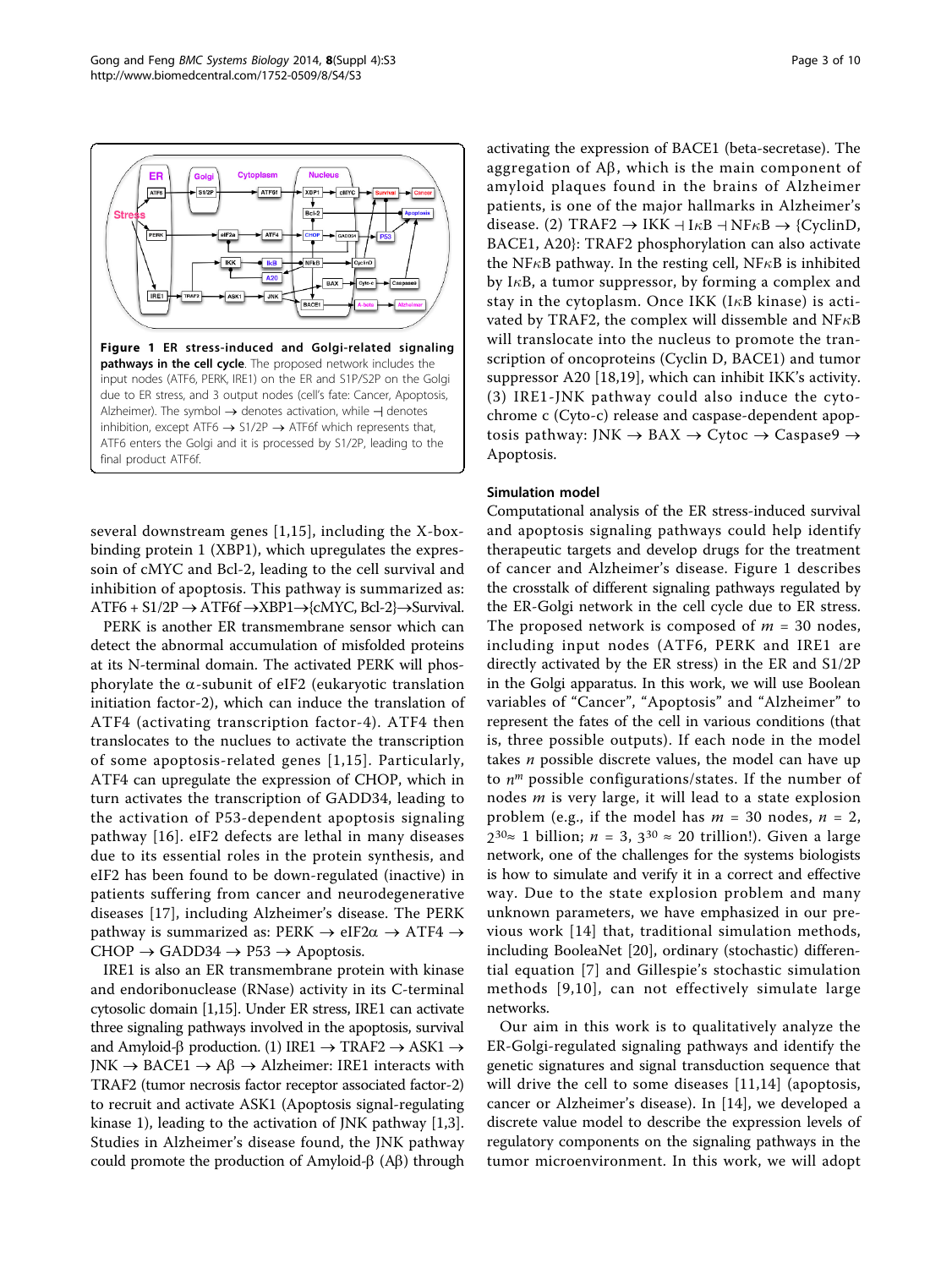this method and apply it to describe the ER-Golgi network. We assume each node can take  $n$  possible values (states or protein's expression levels)  $\{0, 1, 2, ..., n-1\}$ , and the state of each node from time t to  $t + 1$  is updated by a transfer function decided by its parent nodes which are classified as activators and inhibitors [[11,12](#page-8-0),[14\]](#page-8-0). The state transfer function for a given node  $X_n$  at time  $t+1$  regulated by both activators  $A_i$  and inhibitors  $I_i$ , is written as

$$
X_n(t+1) = \begin{cases} n-1 & \text{if } \sum_i A_i(t) - \sum_j I_j(t) \ge n-1 \\ & \dots & \dots \\ 2 & \text{if } \sum_i A_i(t) - \sum_j I_j(t) = 2 \\ 1 & \text{if } \sum_i A_i(t) - \sum_j I_j(t) = 1 \\ 0 & \text{if } \sum_i A_i(t) - \sum_j I_j(t) \le 0, \end{cases}
$$

where,  $A_i(t)$  and  $I_i(t)$  represent the states of activators and inhibitors at time  $t$  respectively. Similar to [[14\]](#page-8-0), a three-value model is implemented to analyze the temporal and dynamic behaviors of the cell in response to ER stress and Golgi dysfunction. If we assume the states of all proteins are updated synchronously by the transfer function, then, this model will have at least 20 trillion possible configurations/states in the state transition diagram.

In this work, one of the novelties is, we are building an asynchronous model of ER-Golgi network, that is, all the reactions on the signaling pathway occur at different rate and nondeterministically. So, the number of states and processes to be checked in the asynchronous model will be considerably increased compared with the synchronous model, leading to a serious state explosion problem, which will be discussed in the next section. Now, the big challenge facing us is, how to search and verify a network with an astronomical number of states? To solve this problem, we introduce the synchronous and asynchronous Symbolic Model Checking in the next Section.

#### Model checking and temporal logics

Model Checking, a formal verification technique [[21](#page-9-0)], can automatically verify or falsify that a model M satisfies a desired property expressed as a temporal logic formula  $\psi$ , denoted by  $M\vDash\psi.$  Model Checking has been successfully applied to verify hardware and software systems. Recently, it was applied to study the complex biological network in our work [\[9](#page-8-0)-[14\]](#page-8-0). We have introduced the semantics in our previous work [[9,10,14](#page-8-0)], for completeness sake, we will briefly discuss the fundamentals of Model Checking in this work again.

A Kripke structure, which is a tuple  $M = (S, S_0, R, L)$ , represents the finite state transition system in model checking, where, *S*<sup>0</sup> denotes a set of initial states, *R* denotes a transition relation between states, and *L* denotes a function that labels each state s with a set of atomic propositions true in s. Given a Kripke structure (a model) M and a temporal logic formula  $\psi$ , Model Checking algorithms automatically and exhaustively search the state space to find all states that satisfy  $\psi$ . If the property  $\psi$  is not satisfied, a counterexample that falsifies  $\psi$  will be given by the model checker; else, we'll say M satisfies  $\psi$ .

Next, we will translate the experimental phenomenon or some desired property into a temporal logic formula. Computation Tree Logic (CTL) formulas describe the properties of computation trees, whose root corresponds to the initial state  $S_0$ . The branches and leaves represent all possible sequences of state transitions (paths) from the root [\[21](#page-9-0)]. A CTL formula is constructed from atomic propositions, Boolean logic connectives, temporal operators (X, F, G, U) describing the temporal properties on a path, and two path quantifiers  $(A, E)$ . The following operators have been frequently used in our work to construct a CTL formula: AGp - p is Globally true on All paths; EGp there Exists a path where p is globally true; AFp - p holds at some state in the Future on all paths; EFp - there exists a path where p holds at some state eventually;  $AXp - p$ holds in the neXt state on all the paths;  $EXp -$  there exists a path where p holds in the next state. The temporal and dynamic behaviors of the signaling pathway will be expressed as CTL formulas in this work. For example, the formula  $AG(ASK1 = 2 \rightarrow AF(A\beta \ge 1 \&\text{ Alzheimer} =$ True)) means, whenever the ASK1 is activated or overexpressed (taking a value 2), it will always promote the synthesis of  $\mathbf{A}\beta$  and induce the pathogenesis of Alzheimer's disease eventually. The syntax and semantics of CTL logic have been defined in [\[21\]](#page-9-0), the readers could refer to our recent work [[14](#page-8-0)] for details.

#### Synchronous symbolic model checking

During formal verification, model checker can automatically and exhaustively search the state transition system M to verify or falsify the specified temporal logic formula  $\psi$ . In our recent work [[14\]](#page-8-0), we introduced and applied a synchronous Symbolic Model Checker to study the signaling pathways in the tumor microenvironment described by a discrete value model. Symbolic Model Verifier (SMV) [[22\]](#page-9-0), which is based on a data structure called ordered binary decision diagram [[23](#page-9-0)], can automatically verify CTL formulas and output "True" (if the property is satisfied) or "False" with a counterexample (if the property is not satisfied). Compared with traditional model checker, SMV represented the transition relation implicitly using a Boolean function in order to overcome the state-space explosion problem. The detailed synchronous Symbolic Model Checking algorithm can be found in [\[14](#page-8-0)[,22\]](#page-9-0).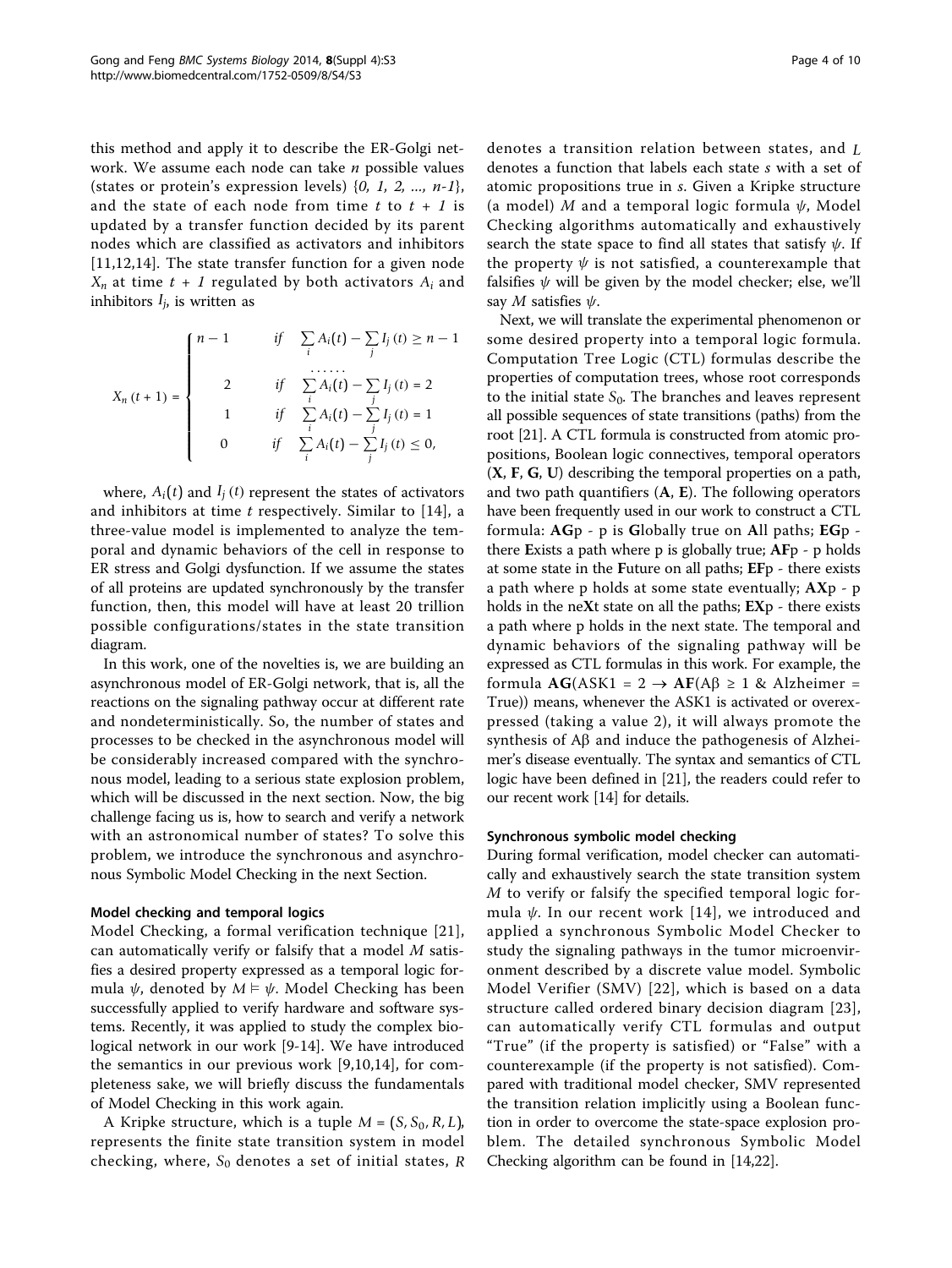<span id="page-4-0"></span>Similar to [\[11,12,14\]](#page-8-0), Figure 2 demonstrates the procedure to write the SMV code of synchronous model checker and verify CTL formulas related to the ER stress-induced and Golgi-related signaling pathways. In the synchronous SMV, the program consists of only one module, that is, "MODULE MAIN", and all the variables are declared with the keyword VAR. The initial values (init) and state transition update (next) will be defined under the keyword ASSIGN. For example, "init  $(ASK1) = {0,1}$ " means, ASK1 can take a value of either 0 or 1 (with a probability) initially. The CTL formula is encoded and to be verified with the keyword "SPEC". For example, the statement "SPEC AG(ASK1 =  $2 \rightarrow AF$ (Alzheimer=True))" means, overexpressed ASK1 will eventually induce the pathogenesis of Alzheimer disease on all paths. The synchronous SMV model checker will automatically implement the Symbolic Model Checking algorithm [\[14\]](#page-8-0). The complete synchronous SMV code is available at [[24](#page-9-0)].

In the synchronous model checking, we assume that all the events occur synchronously, i.e., the state of each node is updated at the same time. However, biochemical reactions in the cell are stochastic processes and they normally occur at different rates (speeds), that is, the state of each node (protein) should be updated asynchronously. In the next section, we will discuss how to use an asynchronous SMV model checker to study the signaling pathways regulated by the ER-Golgi network.

#### **MODULE MAIN**

keyword "SPEC".

| $VAR$ — Variable declaration<br>ATF4: $\{0, 1, 2, , N-1\};$ Discrete value<br>CHOP: $\{0, 1, 2\};$<br>NFkB: $\{0, 1, 2\};$<br>Alzheimer: boolean; — Boolean value                                                           |
|-----------------------------------------------------------------------------------------------------------------------------------------------------------------------------------------------------------------------------|
| <b>ASSIGN</b><br>$-$ Initialization<br>$init(ATF4):={0, 1};$<br>$\text{init}(\text{CHOP}) = \{0, 1\};$<br>$\text{init(NFkB)}:=\{0, 1\};$<br>$\text{init}(\text{Alzheimber}) = \{\text{FALSE}\};$                            |
| — State transition update<br>$next(CHOP):=$<br>case<br>$ATF4-NFkB > 1:2$<br>$ATF4-NFkB = 1:1;$<br>$ATF4-NFkB \leq 0:0;$<br>esac;<br><b>SPEC AG</b> ( $(ATF4=2) \rightarrow AF(A\beta \ge 1 \& \text{Alzheimber} = True)$ ); |
| — CTL formula verification<br><b>Figure 2</b> Synchronous SMV code for the ER-Golgi network<br><b>model checking</b> . The synchronous SMV program consists of one                                                          |
| main module. All the variable are declared with the keyword VAR.<br>The initial values (init) and state transition update (next) are defined<br>with the keyword "ASSIGN". The CTL formula is encoded with the              |

#### Asynchronous symbolic model checking

In the asynchronous Symbolic Model Checking, the SMV program can consist of several modules with or without parameters, and each module corresponds to one asynchronous process (which contains all the reactions that a specific regulatory component is involved in). But, similar to the synchronous SMV, every asynchronous SMV program must have one root module, called "MODULE MAIN" without any parameters, which forms the starting point to build a finite-state model [\[22](#page-9-0)].

Figure 3 illustrates the procedure to develop an asynchronous SMV program to study the signaling pathways regulated by the ER-Golgi network and verify CTL formulas. Each module in the program is an encapsulated description, and the variables (nodes) are passed into modules by reference. For example, "MODULE mod-CHOP(mATF4, mNFkB)" defines modCHOP as a module for the protein CHOP with 2 parameters "mATF4" and "mNFkB", which means the protein CHOP is regulated by both ATF4 and NF $\kappa$ B (two parent nodes).

```
MODULE modNFkB(mIkB) - Module for NF\kappaB
VAR
        - Declare variables<br>mNFkB: \{0, 1, 2, ..., N-1\}; - Discrete value
ASSIGN
      Initialization<br>init(mNFkB):={0, 1};
      \begin{array}{c}\n\text{State update} \\
\text{next(mNFkB)}\n\end{array}cas
            mIRB > 1 : 0;<br>mIRB = 0 : \{0,1\};esac;
MODULE modCHOP(mATF4, mNFkB) - Module for CHOP
       mCHOP: \{0, 1, 2\};ASSIGN
        init(mCHOP):=\{0, 1\};<br>next(mCHOP):=case
            \begin{array}{l} \text{case} \ \text{mATF4 - mNFkB} > 1:2; \ \text{mATF4 - mNFkB} = 1:1; \ \text{mATF4 - mNFkB} \leq 0:0; \end{array}esac:
MODULE MAIN - Main Module
VAR
        PERK: {0, 1, 2};
        FERR: \{0, 1, 2\};<br>
NFkB: process modNFkB(IkB)<br>
CHOP: process modCHOP(ATF4, NFkB)
        Apoptosis: process modApoptosis(P53, Caspase9, Bcl2);
ASSIGN
        \text{init}(\text{PERK}):=\{0\};<br>
\text{next}(\text{PERK}):=\text{PERK};FAIRNESS
running
\textbf{SPEC AG}(\text{ (NFkB = 2)} \rightarrow \textbf{AF}(\text{ A20 $\geq$1)}) \ \& \ (\text{A20 $\geq$ 1}) \rightarrow \textbf{AF}(\text{ NFkB = 0})\text{ )};Figure 3 Asynchronous SMV code for the ER-Golgi network
model checking. The asynchronous SMV program consists of more
than one module with or without parameters besides the main
module. Each asynchronous process/event for a declared variable
should be instantiated using the keyword "process". The variable
declaration, initialization and update in each module still use the
keywords "VAR", "init" and "next" respectively.
```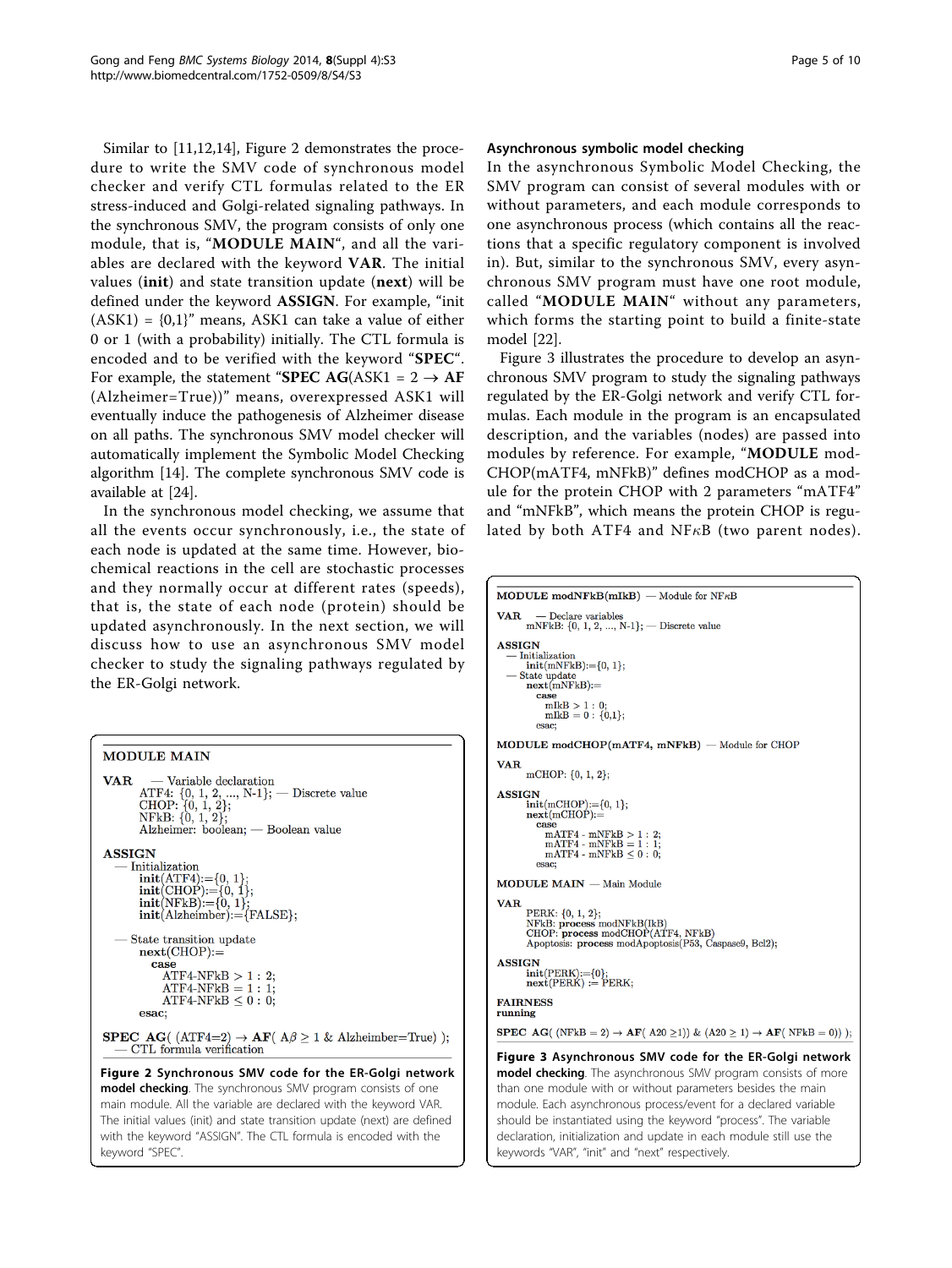Since each variable is a state machine, so the variable declaration, initialization and update in each module still use the keywords VAR, init and next respectively. For example, the internal variable mCHOP can take discrete values of {0, 1, 2} in the module "modCHOP".

In the "main" module, each asynchronous process/ event for a declared variable should be instantiated using the keyword "process", e.g., in Figure [3](#page-4-0), "CHOP: process modCHOP(ATF4, NFkB)". SMV program will execute these processes asynchronously, that is, at each step, only one process will be non-deterministically chosen and executed from all the modules instantiated with the keyword "process". Then, all the assignment statements (with a keyword "ASSIGN") declared in that process are executed in parallel [\[22](#page-9-0)]. If some variable is not assigned by the "process", then its value remains unchanged, e.g., in Figure [3,](#page-4-0) the input node "PERK: {0,1,2}" will not be updated asynchronously. Because the asynchronous model checker non-deterministically choose and execute a process, there is a considerable increase in the complexity of the algorithm and number of transitions/processes to be checked compared with synchronous model checking. SMV could check up to  $10^{100}$  possible states of synchronous and asynchronous models in several minutes which is a big advantage in the large network validation and analysis.

Since the asynchronous symbolic model checker does not force the system to eventually choose a given process (event) to execute, we have to use a fairness constraint by adding the following declaration: "FAIRNESS running", which can force the checker to execute a given process (event) infinitely often [[22\]](#page-9-0). The variable "running" is 1 if and only if that process is currently executed during the model checking procedure. The full asynchronous SMV code is available on [\[24\]](#page-9-0).

## Results and discussion

In this section, we will apply both synchronous and asynchronous model checkers to automatically analyze the signaling pathways illustrated in Figure [1.](#page-2-0) As to the regulatory components' initial values, we adopt the convention from our previous work [[14](#page-8-0)], the internal nodes can be either 0 or 1 with different probabilities (the model checker chooses an initial value of either 0 or 1 nondeterministically), and the output nodes "Cancer", "Apoptosis" and "Alzheimer" are set to be False (OFF or 0). Some CTL formulas were abstracted from the in *vitro* or *in vivo* experiments in the cancer and Alzheimer's disease literatures, which will be used to formally verify the proposed model. We classify the temporal logic formulas into three categories that are related to Alzheimer's disease, cancer and oscillation behaviors. We aim to predict the cell's fate (Apoptosis, Alzheimer's disease and Cancer) in response to ER stress and Golgi dysfunction, identify genetic signatures that are associated with the pathogenesis of some diseases, and qualitatively analyze the dynamic behaviors (oscillation) of some regulatory components. Moreover, this work also predicts new properties which could be tested in the future cancer and Alzheimer's disease studies.

#### Temporal logic formulas in Alzheimer's disease

First, we check some CTL formulas related to the cell's fate if the ER membrane-associated protein PERK or IRE1 is activated or overexpressed after sensoring the ER stress. That is, given a predefined initial condition (e.g., PERK = 2, IRE1 = 2), will the cell finally reach the state of Apoptosis or Alzheimer's disease? This type of CTL formula is also called reachability.

**Property 1:** IRE1 =  $2 \rightarrow AF(A\beta \ge 1 \&$  Alzheimer = True)

**Property 2:** PERK =  $2 \rightarrow AF(A\beta \ge 1 \&$  Alzheimer = True)

Properties 1-2 are checking, if initially the protein IRE1 or PERK is overexpressed due to ER stress, the cell will finally reach a state "Aβ ≥ 1 & Alzheimer = True" on all paths. That is, the production of Amyloid- $\beta$  (A $\beta$ ) will eventually be induced, leading to the pathogenesis of Alzheimer's disease. These two formulas are verified to be true by both synchronous and asynchronous model checkers. These two properties are consistent with previous experimental observations [[25,26\]](#page-9-0), that is, ER stress promotes the production of amyloid-beta peptides, a main composition of amyloid plaques, which is a major hallmark of Alzheimer's disease.

**Property 3:** IRE1(PERK) =  $j \rightarrow AF(Caspase9 \ge 1 \&$ Apoptosis = True)

**Property 4:** IRE1(PERK) =  $2 \rightarrow AF(A\beta \ge 1 \&$  Alzheimer = True & Caspase9  $\geq$  1 & Apoptosis = True)

Property 3 tests, if initially the protein IRE1 or PERK takes a value " $j$ ", could the cell, for all paths, finally reach the state "Caspase9  $\geq$  1 & Apoptosis = True"? Our work shows, if  $j = 1$  (activated), this property is false, that is, the caspase-dependent apoptosis can not always occur. But, if  $j = 2$  (overexpressed, or prolonged ER stress), both synchronous and asynchronous SMV model checkers verified the property 3, that is, the cell will finally reach "apoptosis" on all paths. Both model checkers also verified the property 4 that, the prolonged ER stress can not only promote the pathogenesis of Alzheimer's diseases, but also induce the "Apoptosis".

Another interest in the studies of Alzheimer's disease, as a systems biologist, is to identify genetic signatures or regulatory components which can accelerate or slow the progression of AD with or without ER stress. We identified the following important players in the pathogenesis of AD.

**Property 5: AG**{(TRAF2 = 2)  $\rightarrow$  **AF**(A $\beta$  ≥ 1 & Alzhei $mer = True)$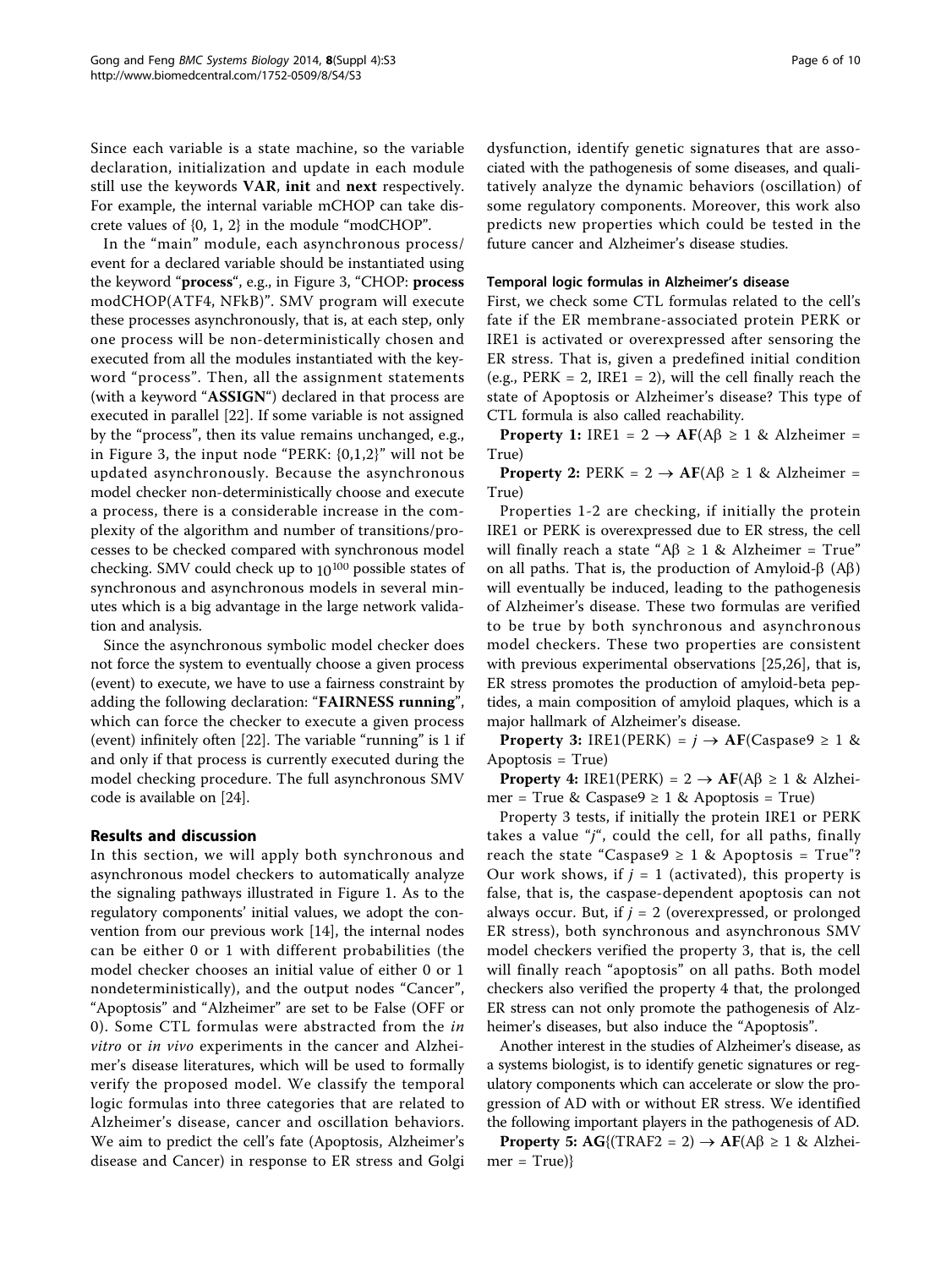**Property 6:** AG{(NF $\kappa$ B = 2)  $\rightarrow$  AF(A $\beta$  ≥ 1 & Alzheimer = True)}

**Property 7: AG**{ $(ASK1 = 2) \rightarrow AF (A\beta \ge 1 \& AIzhei$ mer = True)}

Properties 5-7 show that, if the internal node TRAF2 or ASK1 or NF $\kappa$ B is mutated or overexpressed (taking a value of 2), its downstream signaling components will be continuously activated on all paths in the future, finally promoting the synthesis of  $\mathbf{A}\mathbf{\beta}$  and pathogenesis of  $\mathbf{A}\mathbf{D}$ , even if there is no ER stress or external stimulus. These CTL formulas were verified to be true by synchronous SMV, meaning that these proteins and corresponding pathways might be possible therapeutic targets for the Alzheimer's disease. Our results are consistent with Culpan et al's experiment [[27\]](#page-9-0), which revealed that TRAF2's expression levels increase in the brain of Alzheimer's disease. Previous studies also found that the signaling pathway regulated by  $NFAB$  [[28\]](#page-9-0) was involved in the pathogenesis of neurodegenerative disorders (e.g., AD).

Property 5': AG{ $(TRAF2 = 2) \rightarrow EF(A\beta \ge 1 \& \text{Alz-}$ heimer = True)}

**Property 6':** AG {(NF $\kappa$ B = 2)  $\rightarrow$  **EF** (Aβ  $\geq$  1 & Alzheimer = True)}

Property 7': AG { $(ASK1 = 2) \rightarrow EF$   $(AB \ge 1 \& Alz$ heimer = True)}

However, the properties 5-7 were falsified in the asynchronous model checking, which is not a surprise since asynchronous SMV searches all the possible sequences of reactions, including those sequences that never occur in the real world. But the properties 5'-7' were verified to be true by the asynchronous SMV, it means, there exists a path in the asynchronous model that the mutated TRAF2 or NF $\kappa$ B or ASK1 will eventually promote the pathogenesis of Alzheimer's disease.

#### Temporal logic formulas in cancer

Similar to the studies of Alzheimer's disease, next, we proposed some reachability CTL formulas to study the precancerous or cancerous cell. If the initial value of ATF6 is set to be active, will the cell reach the state of "Cancer = True & Apoptosis = False"?

**Property 8:** ATF6  $\geq 1 \rightarrow AF$ (cMYC  $\geq 1$  & Cancer = True & Apoptosis = False)

**Property 9:** (ATF6  $\geq$  1 & S1/2P  $\geq$  1)  $\rightarrow$  AF(cMYC  $\geq$ 1 & Cancer = True & Apoptosis = False) Property 9':  $(ATF6 \geq 1 \& S1/2P \geq 1) \rightarrow EF(cMYC \geq 1 \& Cancer =$ True & Apoptosis = False)

In the property 8, we first check, under ER stress, could the activated ATF6 protein alone induce the cancer cell survival and inhibit apoptosis on all paths? This formula is falsified by both synchronous and asynchronous model checkers. This is due to the fact that, the ER transmembrane protein ATF6 must be pre-processed by S1P/S2P first in the Golgi apparatus to become an active form ATF6f (both proteins have contributions!) before it moves to nucleus to activate other genes' transcription and induce cell survival. So the active ATF6 alone can not promote the cell cycle progression. While, the property 9 shows that, the activation of both ATF6 and S1/2P will activate the onprotein cMYC, promote cancer cell survival and inhibit apoptosis. This property is verified by synchronous model checker but falsified by the asynchronous SMV. However, the property 9', which is weaker than property 9, is true in both model checkers.

**Property 10:** IRE1 =  $2 \rightarrow AF(CyclinD = 2 \&$  Cancer = True &  $P53 = 2$  & Apoptosis = True)

In the property 4, we verified that overexpressed IRE1 could induce caspase-dependent apoptosis in the AD cell. Property 10 claims, in a precancerous cell, overexpressed IRE1 can activate both survival and apoptosis pathways. This statement seems controversial. However it is verified by both model checkers, because the ER stress could activate both pro-survival and apoptosis mechanisms if the stress-signaling threshold is exceeded according to recent cancer studies [\[2](#page-8-0)]. Next, we will identify important regulatory components, including the oncoproteins and tumor suppressors, which can promote or inhibit the tumorigenesis. The following formulas were checked in both synchronous and asynchronous models.

**Property 11:** AG{ $(KK = 2) \rightarrow AF(P53 = 0 \&$  Cancer = True)}

**Property 11':** AG{(IKK = 2)  $\rightarrow$  EF(P53 = 0 & Cancer = True)}

**Property 12:** AG{ $(NF\kappa B = 2) \rightarrow AF(P53 = 0 \&$  Cancer = True)}

**Property 12':**  $AG{(NFAB = 2)} \rightarrow EF(P53 = 0 \&$  Cancer = True)}

**Property 13:** AG{ $(ATF4 = 2) \rightarrow AF(P53 \ge 1 \&$  Apoptosis = True & Cancer = False)}

**Property 13':** AG{ $(ATF4 = 2) \rightarrow EF(P53 \ge 1 \& Apop$ tosis = True & Cancer = False)}

Properties 11-12 (11'-12') identified two oncoproteins IKK and NF $\kappa$ B whose continuous activation or mutation/ overexpression could eventually inhibit the expression of P53, an important tumor suppressor, and induce the cancer cell survival. Property 13 (13') identified one possible tumor suppressor, ATF4, which regulates MYC-mediated cell death [[27](#page-9-0)]. These properties suggest novel avenues to inhibit tumorigenesis and promote apoptosis through inhibiting IKK-NF $\kappa$ B pathway, e.g., using the IKK inhibitor (Manumycin A), which has been confirmed in our previous work [\[10,11,14\]](#page-8-0). All these formulas were verified by the synchronous SMV model checkers, but only the properties 11'-13' were verified to be true by asynchronous checker. Property 13' means that, in the ATF4-treated (activated) cancer cells, there EXISTS a path such that the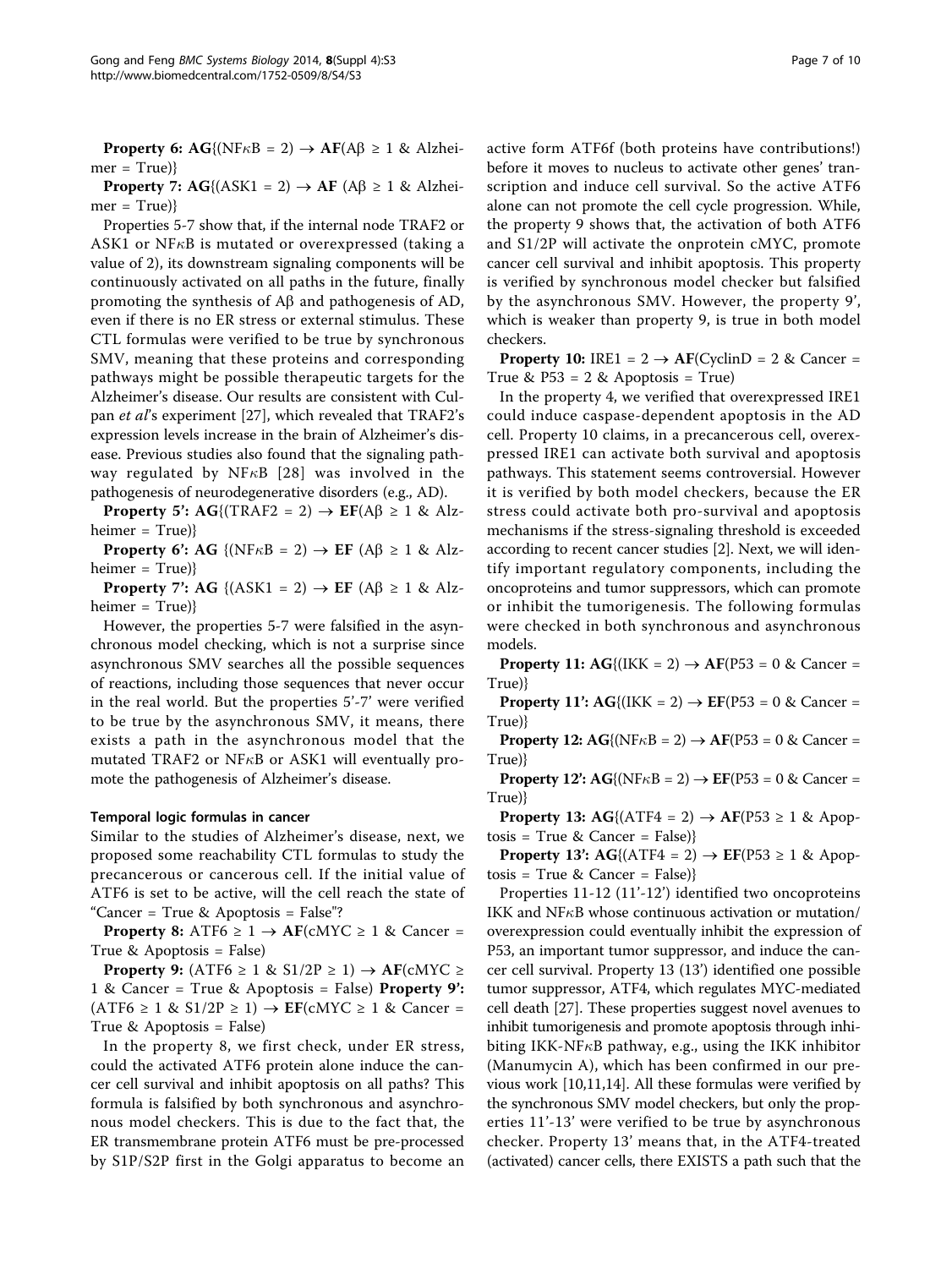tumor suppressor P53 and apoptosis mechanism will be activated eventually. This is consistent with current experimental studies that some single-gene targeted therapies could inhibit tumor growth. The falsified property 13 by asynchronous model checking means, targeting ATF4 pathway alone in the cancer cell can NOT, for ALL paths, guarantee to induce apoptosis eventually. These properties, similar to the studies in [\[14](#page-8-0)], again, show the significant roles of the signaling-crosstalk among different pathways in the tumorigenesis.

From the above properties, we found  $NFRB$  is an important player in the pathogenesis of both cancer and Alzheimer's disease. Then, we checked the following formula which was verified by the synchronous SMV model checker only. Property 14 explains why  $NFRB$  has been taken as one potent therapeutic target in the cancer and AD treatment.

**Property 14:**  $AG\{(\text{NF}\kappa B = 2) \rightarrow AF(P53 = 0 \& \text{Can-}$ cer = True &  $\mathbf{A}\mathbf{\beta} \geq 1$  & Alzheimer = True)}

### Oscillations of regulatory components

Experimental studies of some specific signaling pathways observed, the external stimulus could induce signal oscillations, which have attracted the attention of computa-tional biologists [[9,14](#page-8-0)]. Transcription factor  $N F \kappa B$ regulates the transcription of several genes that are involved in the cancer, apoptosis, inflammation, and Alzheimer's disease that have been discussed in the last two sections. In the resting cell, I $\kappa$ B binds to NF $\kappa$ B to form a complex in the cytoplasm. In response to external stimulus,  $I \kappa B$  kinase (IKK) will promote the degradation of I $\kappa$ B, leading to the translocation of NF $\kappa$ B to the nucleus. The activation of  $NFAB$  could induce the expression of A20, a tumor suppressor, which inhibits IKK's activity, therefore forming a delayed negative feedback on  $N F \kappa B$ activity.

Hoffmann et al.'s work [[19\]](#page-9-0) showed that  $N F \kappa B$ 's expression level is oscillating in the nucleus after the cells are stimulated with  $TNF\alpha$ . Our previous work applied parametric statistical model checking and simulation method [[10\]](#page-8-0) to verify NF $\kappa$ B's oscillation in a single cell in response to HMGB1 stimulus. Using the synchronous and asynchronous model checking methods, we can test this type of dynamic behaviors in the ER-Golgi network through verifying the following CTL formulas.

**Property 15:** PERK(IRE1)  $\geq 1 \rightarrow \text{AG}$ {(NF $\kappa$ B  $\geq 1 \rightarrow$  $AF(NF\kappa B = 0)$ ) &  $(NF\kappa B = 0 \rightarrow AF(NF\kappa B \ge 1))$ 

**Property 16:** PERK(IRE1)  $\geq 1 \rightarrow \text{AG}$ {(NF $\kappa$ B  $\geq 1 \rightarrow$  $AF(A20 \geq 1)$ ) &  $(A20 \geq 1 \rightarrow AF(NF\kappa B = 0))$ }

**Property 17:**  $AG\{(\text{NF}\kappa\text{B} \geq 1 \rightarrow \text{AF}(\text{NF}\kappa\text{B} = 0)) \&$  $(NF\kappa B = 0 \rightarrow AF(NF\kappa B \ge 1))$ 

**Property 18:**  $AG({NF\kappa B \ge 1 \rightarrow AF(A20 \ge 1)})$  &  $(A20 \ge$  $1 \rightarrow AF(NF\kappa B = 0))$ 

These formulas were verified to be true by the synchronous SMV checker. The properties 15-16 confirmed that, external stimulus, for example, overexpressed PERK or IRE1 under ER stress, could induce the oscillation of NF $\kappa$ B's expression in the nucleus. Properties 17-18 demonstrate that, nucleus  $NFRB$  oscillation does exist even if there is no external stimulus due to a selfcontained NF $\kappa$ B-A20 negative feedback loop. However, these properties were falsified by the asynchronous model checker which searches and verifies all the possible reaction sequences that are non-deterministically chosen and executed. If the operator "AF" in the above formulas is replaced with "EF" (weaker than AF), the following oscillation properties 15'-18' were verified to be true by the asynchronous SMV (of course, they are also true in the synchronous one).

**Property 15':** PERK(IRE1)  $\geq 1 \rightarrow \text{AG}$ {(NF $\kappa$ B  $\geq 1 \rightarrow$  $EF(NF\kappa B = 0)$ ) &  $(NF\kappa B = 0 \rightarrow EF(NF\kappa B \ge 1))$ 

**Property 16':** PERK(IRE1)  $\geq 1 \rightarrow \text{AG}$ {(NF $\kappa$ B  $\geq 1 \rightarrow$  $EF(A20 \ge 1)$ ) &  $(A20 \ge 1 \rightarrow EF(NF\kappa B = 0))$ }

Property 17':  $AG({NF\kappa B \ge 1 \rightarrow EF(NF\kappa B = 0)})$  &  $(NF\kappa B = 0 \rightarrow EF(NF\kappa B \ge 1))$ 

**Property 18':** AG{(NF $\kappa$ B  $\geq$  1  $\rightarrow$  EF(A20  $\geq$  1)) & (A20  $\geq$  $1 \rightarrow EF(NF\kappa B = 0))$ 

Finally, in the property 19 and 19', we predict a new phenomenon which describes another negative feed loop related to ATF4 in the cell cycle, and this property has not been observed in the wet lab experiments. Both formulas were verified by the synchronous SMV, but, only the formula 19' is verified to be true by the asynchronous checker.

**Property 19:** AG{ $(GADD34 = 2 \rightarrow AF(ATF4 = 0))$  &  $(ATF4 = 0 \rightarrow AF(GADD34 = 0))$ 

**Property 19':** AG{(GADD34 =  $2 \rightarrow EF(ATF4 = 0)$ ) &  $(ATF4 = 0 \rightarrow EF(GADD34 = 0))$ 

#### Conclusions

Experimental and clinical studies found that ER stress and malfunction of Golgi apparatus can activate both apoptosis and survival signaling pathways, which are implicated in the pathogenesis of Alzheimer's disease and cancer. Experimental biologists have recognized several proteins, which control the ER and Golgi homeostasis, as possible therapeutic targets for different diseases. The mechanisms that link ER stress and Golgi apparatus with the pathological changes of AD and cancer cells are still not very clear. Moreover, all the existing studies are based on the wet lab experiment or clinical observations. This work attempts to develop a computational model, which incorporates some signaling pathways that are activated due to ER stress, to study the roles of ER- Golgi network in the cell cycle progression. Due to the network complexity and many unknown parameters in the ER-Golgi network, we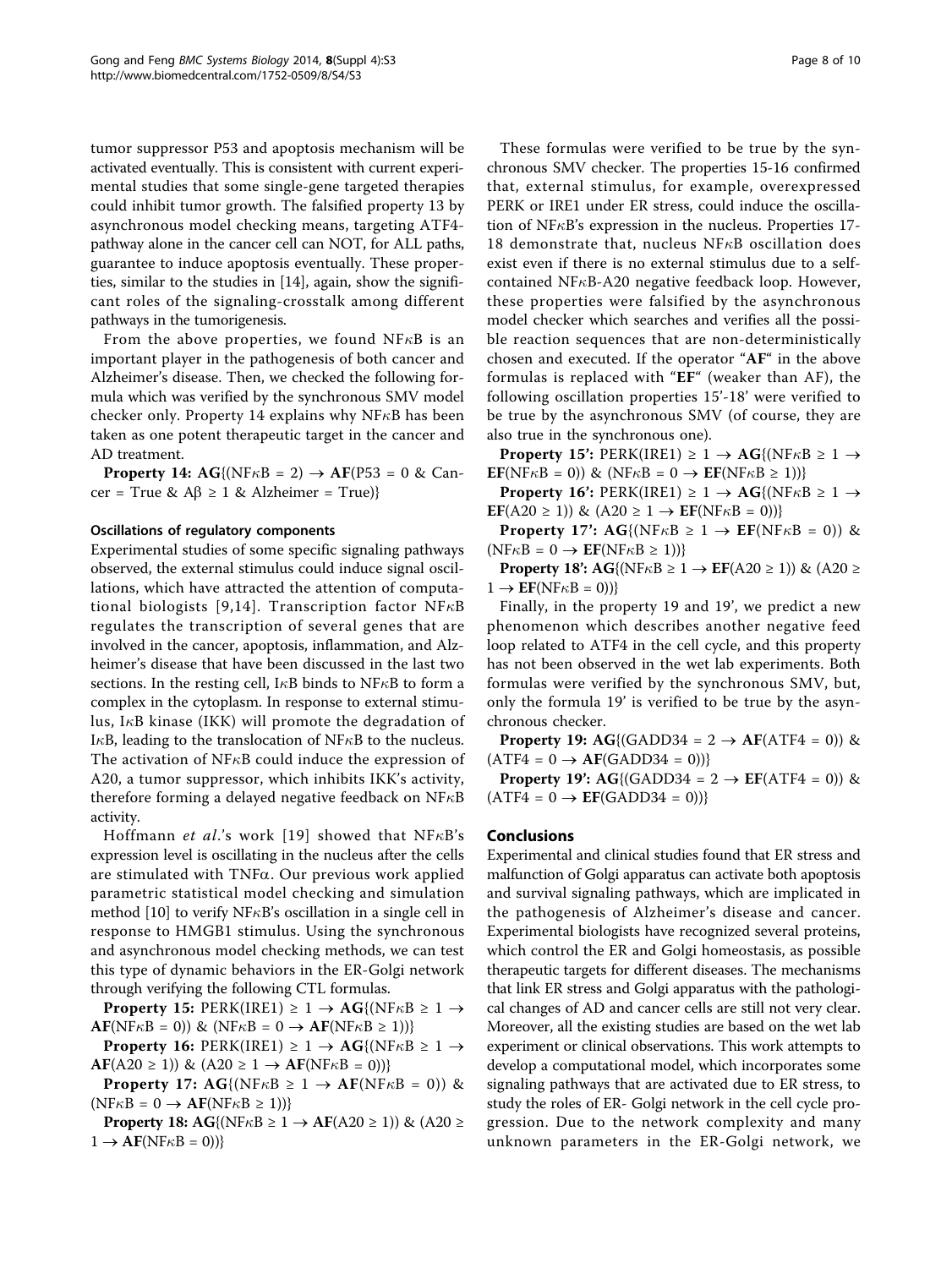<span id="page-8-0"></span>proposed and applied both synchronous and asynchronous symbolic model verification techniques to formally investigate these signaling pathways through verifying some temporal logic formulas, which abstractly encode the behaviors of some regulatory components in the cell of cancer and Alzheimer's disease.

Another novelty of this work is, the asynchronous symbolic model checking is, for the first time, proposed to qualitatively analyze the complex biological system and compare with existing experiments. Our previous studies [11,12,14] focused on the synchronous models which are not always correct in the cellular system. We remark that, since the asynchronous model checker executes the update of reactions asynchronously, that is, the choice of execution is nondeterministic, so some temporal logic properties verified by the synchronous SMV might not be true in the asynchronous model checking. Verification of temporal logic formulas in Alzheimer's disease indicates that, overexpressed/mutated TRAF2,  $NFAB$  or ASK1 in the cell will promote the synthesis of Amyloid- $\beta$  (A $\beta$ ), leading to the pathogenesis of AD in the future. Asynchronous model checking also confirmed that continuous activation of TRAF2-JNK pathway might be associated with the  $\mathbf{A}\mathbf{\beta}$  synthesis. This result is consistent with the previous study in Alzheimer's disease [[27\]](#page-9-0), which found the level of TRAF2 was significantly higher in the frontal cortex of AD than the normal brains.

The properties related to cancer verified that, if S1P/ S2P in the Golgi apparatus is continuously activated, it will continuously process ATF6 and activate the synthesis of the oncoproteins XBP1 and cMYC. If the cell is in the precancerous stage or some proteins are mutated, it can induce cancer cell's survival and inhibit apoptosis. Our work also identified several cancer-related genetic signatures in the ER-Golgi network, including IKK, NF $\kappa$ B and ATF4. Inflammation, which is partially regulated by the  $NFAB$  pathway, is associated with many chronic diseases, including cancer and Alzheimer's disease. Our work verified that, the nucleus  $N F \kappa B' s$  expression level is oscillating due to a negative feedback loop which is composed of oncoproteins (IKK,  $N F \kappa B$ ) and tumor suppressor (A20). This property has been verified by Hoffmann et al's work [[19\]](#page-9-0). Some predicted properties in this work could be tested in the future wet lab experiments.

Our technique has advantages for large network analysis and verification of both synchronous and asynchronous models over traditional simulation methods (it can check up to  $10^{100}$  possible states). The computational model in this work is composed of ER stress-induced signaling pathways only, however, ER-Golgi network is a hub for both signaling pathways and also secretory pathways, which regulate the newly synthesized proteins' sorting and transportation. In our future studies, we will explore a larger model which incorporates both signaling pathways and secretory pathways to study the roles of ER and Golgi apparatus in the cell cycle, which might provide a new avenue to treat cancer and Alzheimer's disease through targeting the ER-Golgi-regulated pathways.

#### Competing interests

The author declares that there are no competing interests.

#### Authors' contributions

H.G. proposed the project, wrote the code and manuscript, H.G. and L.F. performed the verification.

#### Acknowledgements

This work was partially supported by HG's new faculty start-up grant and President's Research Fund award (230152) from the Saint Louis University.

#### Declarations

Publication of this article was funded by the Saint Louis University. This article has been published as part of BMC Systems Biology Volume 8 Supplement 4, 2014: Thirteenth International Conference on Bioinformatics (InCoB2014): Systems Biology. The full contents of the supplement are available online at [http://www.biomedcentral.com/bmcsystbiol/supplements/](http://www.biomedcentral.com/bmcsystbiol/supplements/8/S4) [8/S4.](http://www.biomedcentral.com/bmcsystbiol/supplements/8/S4)

#### Published: 8 December 2014

#### References

- 1. Kadowaki H, Nishitoh H: Signaling pathways from the Endoplasmic Reticulum and their roles in disease. Genes 2013, 4(3):306-333.
- 2. Wlodkowic D, Skommer J, et al: ER-Golgi network a future target for anti-cancer therapy. Leuk Res 2009, 33(11):1440-7.
- 3. Hotamisligil G: Endoplasmic Reticulum Stress and the Inflammatory Basis of Metabolic Disease. Cell 2010, 140(6):900-17.
- 4. Breckenridge DG, Germain M, Mathai JP, Nguyen M, Shore GC: Regulation of apoptosis by endoplasmic reticulum pathways. Oncogene 2003, 22(53):8608-18.
- 5. Rutkowski DT, Kaufman RJ: A trip to the ER: coping with stress. Trends in Cell Biology 2004, 14:20-28.
- 6. Pereira C: Crosstalk between Endoplasmic Reticulum Stress and Protein Misfolding in Neurode- generative Diseases. ISRN Cell Biology 2013, 2013.
- 7. Gong H, Sengupta H, Linstedt A, Schwartz R: Simulated De Novo Assembly of Golgi Compartments by Selective Cargo Capture during Vesicle Budding and Targeted Vesicle Fusion. Biophysical Journal 2008, 95:1674-1688.
- 8. Gong H, Guo Y, Linstedt A, Schwartz R: Discrete, continuous, and stochastic models of protein sorting in the Golgi apparatus. Physical Review E 2010, 81:011914.
- 9. Gong H, Zuliani P, Komuravelli A, Faeder JR, Clarke EM: Analysis and Verification of the HMGB1 Signaling Pathway. BMC Bioinformatics 2010, 11(Suppl 7):S10.
- 10. Gong H, Zuliani P, Komuravelli A, Faeder J, Clarke E: Computational Modeling and Verification of Signaling Pathways in Cancer. Proceedings of Algebraic and Numeric Biology, LNCS 2012, 6479.
- 11. Gong H, Wang Q, Zuliani P, Lotze MT, Faeder JR, Clarke EM: Symbolic model checking of the Signaling Pathway in pancreatic cancer. Proceedings of the International Conference on Bioinformatics and Computational Biology (BICoB) 2011.
- 12. Gong H, Zuliani P, Clarke E: Model checking of a synchronous diabetescancer logical network. Current Bioinformatics 2013, 8:9-15.
- 13. Gong H, Wang Q, Zuliani P, Clarke E: Formal Analysis for Logical Models of Pancreatic Cancer. 50th IEEE Conference on Decision and Control and European Control Conference 2011.
- 14. Gong H: Analysis of intercellular signal transduction in the tumor microenvironment. BMC Systems Biology 2013, 7:S5.